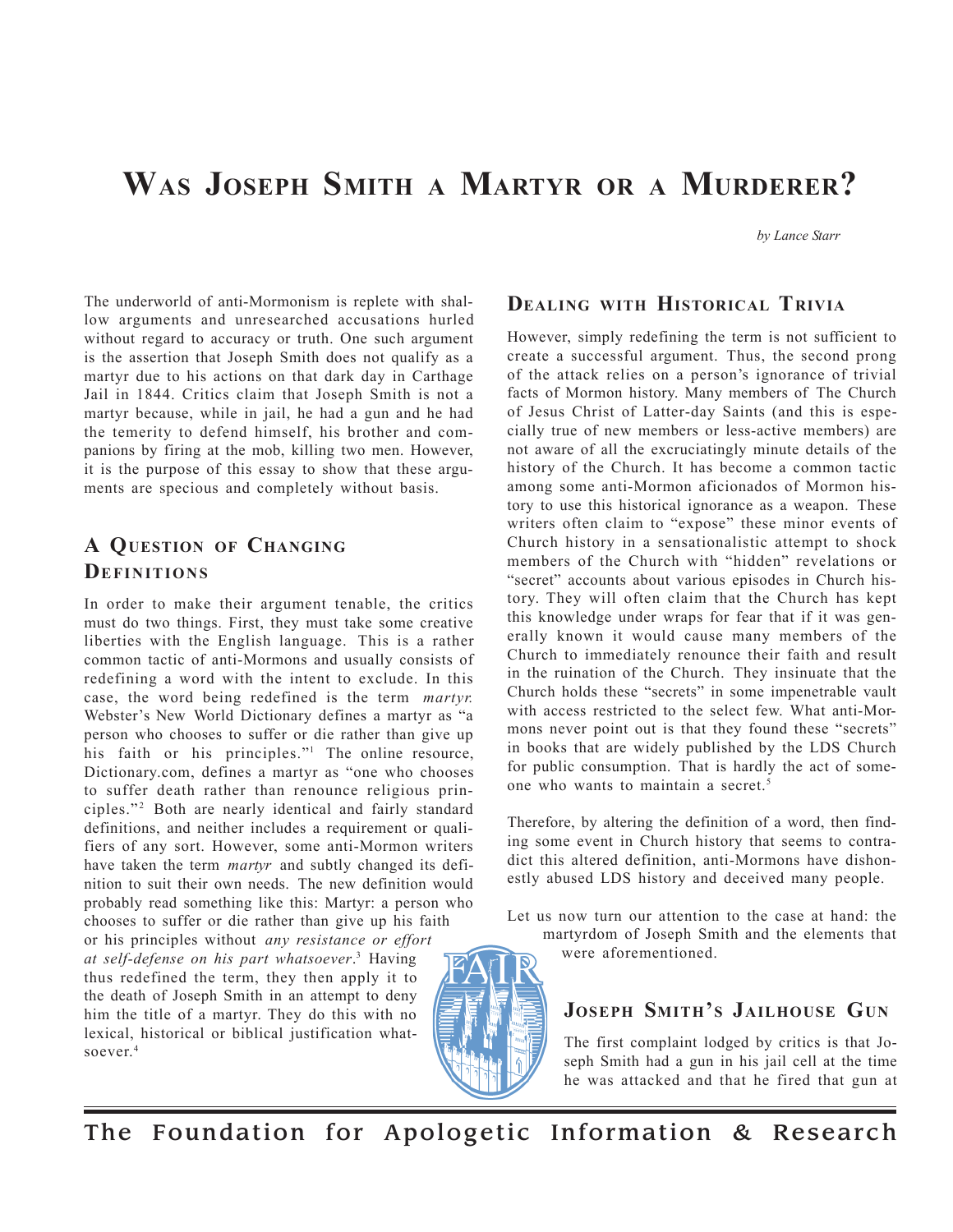the attacking mob. This assertion is true. Smith did have a gun (in fact by some accounts he had two: a sixshooter<sup>6</sup> and a single-shot Derringer-type pistol) and he did use that gun. However, despite what critics claim, this is not—nor has it ever been—a secret.7 John Taylor, who was also in the cell that day with the Smith brothers, recorded the events of that day:

I shall never forget the deep feeling of sympathy and regard manifested in the countenance of Brother Joseph as he drew nigh to Hyrum, and, leaning over him, exclaimed, "Oh! my poor, dear brother Hyrum!" He, however, instantly arose, and with a firm, quick step, and a determined expression of countenance, approached the door, and pulling the six-shooter left by Brother Wheelock from his pocket, opened the door slightly, and snapped the pistol six successive times. Only three of the barrels, however, were discharged. I afterwards understood that two or three were wounded by these discharges, two of whom, I am informed, died.<sup>8</sup>

There are a couple of things to be noted here. First, this account comes from an LDS publication.<sup>9</sup> It was not hidden in any vault or secreted away in some mountain hideaway. Second, Joseph did not fire his gun until after his brother Hyrum was hit and killed. By any standard in U.S. common law, his firing the shots would be deemed a justifiable act of self-defense.10 Also, note that Taylor says that it was "his understanding" that two or three men were wounded by the shots Smith fired and that he was only "informed" later on that two of the men had died. In other words, Taylor had no first-hand knowledge of these events! Subsequent study shows that the information Taylor received was incorrect.

The first anti-Mormon argument focuses on the fact that Joseph had a firearm and that he used that firearm to defend himself. If you recall the anti-Mormon definition of a martyr, the martyr is required to submit willingly to his fate, i.e., he must go as a "lamb to the slaughter."11 This phrase is somewhat misleading, however, especially to those critics who are completely unaware of agricultural fact. To the detractors, the phrase "lamb to the slaughter" implies a complete submission to one's fate without any attempt at self-defense or escape.<sup>12</sup> However, anyone who has ever worked on a farm or in a slaughterhouse knows that sheep do not go willingly to the slaughter. They kick and buck, bleat, scream, and make every attempt to escape their fate. In fact, they make such a haunting sound, that the title of an extremely popular Hollywood film was based on it: *The Silence of the Lambs*.

The term "lamb to the slaughter" simply refers to the inevitability of the final outcome. No matter how valiantly they struggle, the fate of the sheep is ultimately sealed. If we apply this understanding to Joseph Smith and his brother, it is clear that they truly were slaughtered like lambs.13

Interestingly enough, it seems that the imminent threat of death and pain can cause even the most perfect of men to have second thoughts. A very plausible argument can be made that, by adopting the new definition of the term "martyr" and applying it as they do, the critics deny the term not only to Joseph Smith, but to the ultimate martyr Himself, Jesus Christ. The scriptures show that Christ was not a completely willing sacrifice:

And when he was at the place, he said unto them, Pray that ye enter not into temptation. And he was withdrawn from them about a stone's cast, and kneeled down, and prayed, Saying, Father, if thou be willing, remove this cup from me: nevertheless not my will, but thine, be done.<sup>14</sup>

It seems then, that Christ, at the very least, had second thoughts about bearing the sins of the world, having spikes driven through his hands and feet, being lifted up on a cross, and having a spear driven through his side. If that is the case, then surely Joseph Smith, being merely human, can be excused for his actions taken in the heat of the moment, under fear and duress of death and pain. However, according to anti-Mormon critics, this reticence on Christ's part is not allowable as it deviates from their self-established definition of what a martyr is. Thus we can see the dangers and pitfalls of using altered definitions as an exclusionary tool.

## **THE "DEATH" OF THE MOBSTERS**

The second objection of the critics is that—in the course of defending himself—Joseph Smith shot and killed two members of the mob that attacked Carthage Jail. As noted above in the quote from John Taylor, this was a fairly common belief among the early Saints, who don't seem to have questioned the reports they received. This is unfortunate, however, because the evidence shows that these reports were false.

First, a little history lesson: After the death of Joseph and his brother, Hyrum, the State of Illinois did make a half-hearted attempt at justice. Nine defendants were charged with the murder of Joseph Smith. "John Wills, William Voras (Vorhees), William N. Grover, Jacob C. Davis, Mark Aldrich, Thomas C. Sharp, Levi Williams, and two men named Gallaher and Allen, whose names were not given."<sup>15</sup>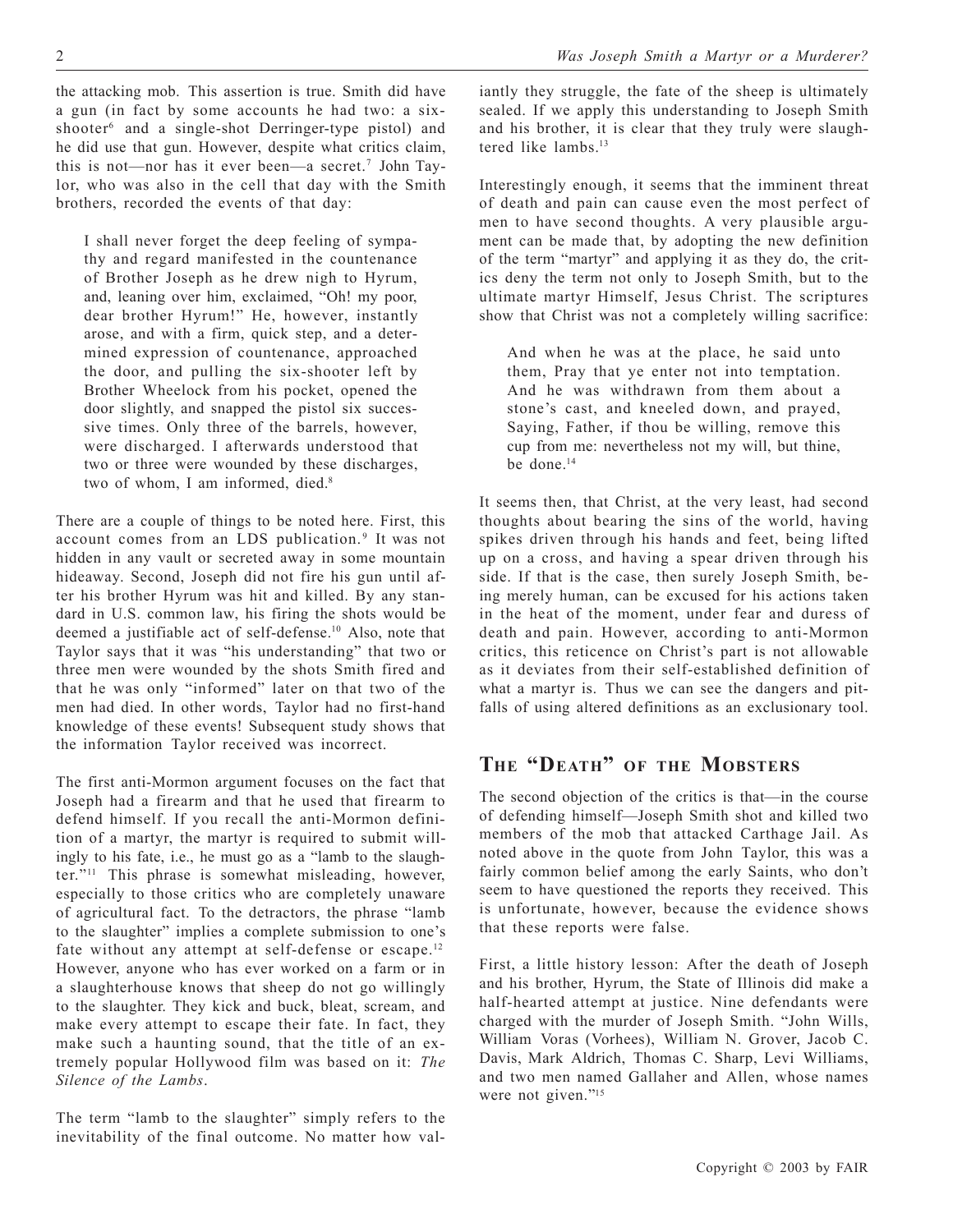Not much is know about most of the men who were indicted but four of them were never arrested.

Wills, Voras and Gallaher were probably named in the indictment because their wounds, which testimony showed were received at the jail, were irrefutable evidence that they had participated in the mob. They undoubtedly recognized their vulnerability and fled the county. A contemporary witness reported these three as saying that they were the first men at the jail, that one of them shot through the door killing Hyrum, that Joseph wounded all three with his pistol, and that Gallaher shot Joseph as he ran to the win $d$ ow.<sup>16</sup>

According to the eyewitness testimony, Wills was shot in the arm, Gallaher was shot in the face and Voras was shot in the shoulder.<sup>17</sup>

The facts show that Smith did indeed fire three shots from his pistol, wounding three men named above. The testimony also shows that not one of them died. In fact, they lived long enough to receive new suits from some local citizens as a reward for their part in the murder of an innocent man.<sup>18</sup> This effort at deception thus crumbles under the weight of its own untruths.19

## **CONCLUSION**

Anti-Mormons are fond of taking Christian terms that are familiar to a Christian audience and then twisting the definition of those words to exclude certain groups of people. They have done this in conjunction with the term "martyr," as it is applied to Joseph Smith. They claim that since Smith used a gun to defend himself in Carthage Jail, he cannot be a martyr because a martyr, by definition, does not fight back but goes willingly to his death. This definition, however, is factually incorrect, as the true definition of a martyr has no restriction regarding the actions of the martyr. A martyr is simply someone who dies defending his or her faith. The method and circumstances of death are of no consequence. Anti-Mormons have purposely invented this new definition of a martyr in an attempt to exclude Joseph Smith from the category. They say that since Smith fought back, using a pistol to wound his attackers, that he does not qualify.

These same anti-Mormons claim that the Church has tried to withhold this information. This is also demonstrably untrue, as several books published by the Church contain this information.

Lastly, critics claim that Smith is a murderer because two of the three men he wounded died. This is reminiscent of something an LDS scholar once said: "Calling Smith a murderer is akin to calling a married woman who is raped an adulterer." The murder charge is, however, also demonstrably false. Witnesses at the trial of the murderers of Smith identified the three men who were wounded. The men were alive and well and actually received gifts for their part in the martyrdom.

Interestingly enough, while many anti-Mormons take issue with the fact that Smith had the temerity to defend himself and his family and friends when they were attacked by an illegal mob while ostensibly under the protection of the State of Illinois, I have never seen a single anti-Mormon criticize the actions of the mob that day in anything other than the most vacuous terms; this despite the fact that many of the leaders of the mob were clergy from various surrounding denominations. I wonder: If one of these clergymen had been struck by Smith's bullets and died, would he be considered a martyr?

#### **FURTHER READING**

Oaks, Dallin and Hill, Marvin. *Carthage Conspiracy, the Trial of the Accused Assassins of Joseph Smith.* Urbana, Illinois: University of Illinois Press, 1979.

Doctrine & Covenants Section 135

Roberts, B.H. *A Comprehensive History of The Church of Jesus Christ of Latter-day Saints,* 6 Volumes. Provo, Utah: Brigham Young University Press, 1965.

#### **NOTES**

1. *Websters New World Dictionary of the American Language,* Second College Edition (New York: World Publishing Company, 1970), 870.

2. <http://dictionary.reference.com/search?q=martyr> (accessed May 7, 2003).

3. For example, in an on-line article, Gerald and Sandra Tanner say: "we feel that it is going beyond the facts to compare the death of Joseph with that of Jesus. The Mormon leaders seem to be appealing to Isaiah 53:7: 'He was oppressed, and he was afflicted, yet he opened not his mouth: he is brought as a lamb to the slaughter, and as a sheep before her shearers is dumb, so he opened not his mouth.' In the New Testament it is claimed that Christ fulfilled this prophesy (see Acts 8:32). He died without resistance. In 1 Peter 2:23 we read: 'Who, when he was reviled, reviled not again, when he suffered, he threatened not; but committed himself to him that judgeth righteously.' When Peter tried to defend Jesus with the sword, Jesus told him to "put up thy sword into the sheath: the cup which my Father hath given me, shall I not drink it?' (John 18:11)." See [http://www.utlm.org/onlineresources/jesusand](http://www.utlm.org/onlineresources/jesusandjosephsmith.htm) josephsmith.htm (accessed May 7, 2003).